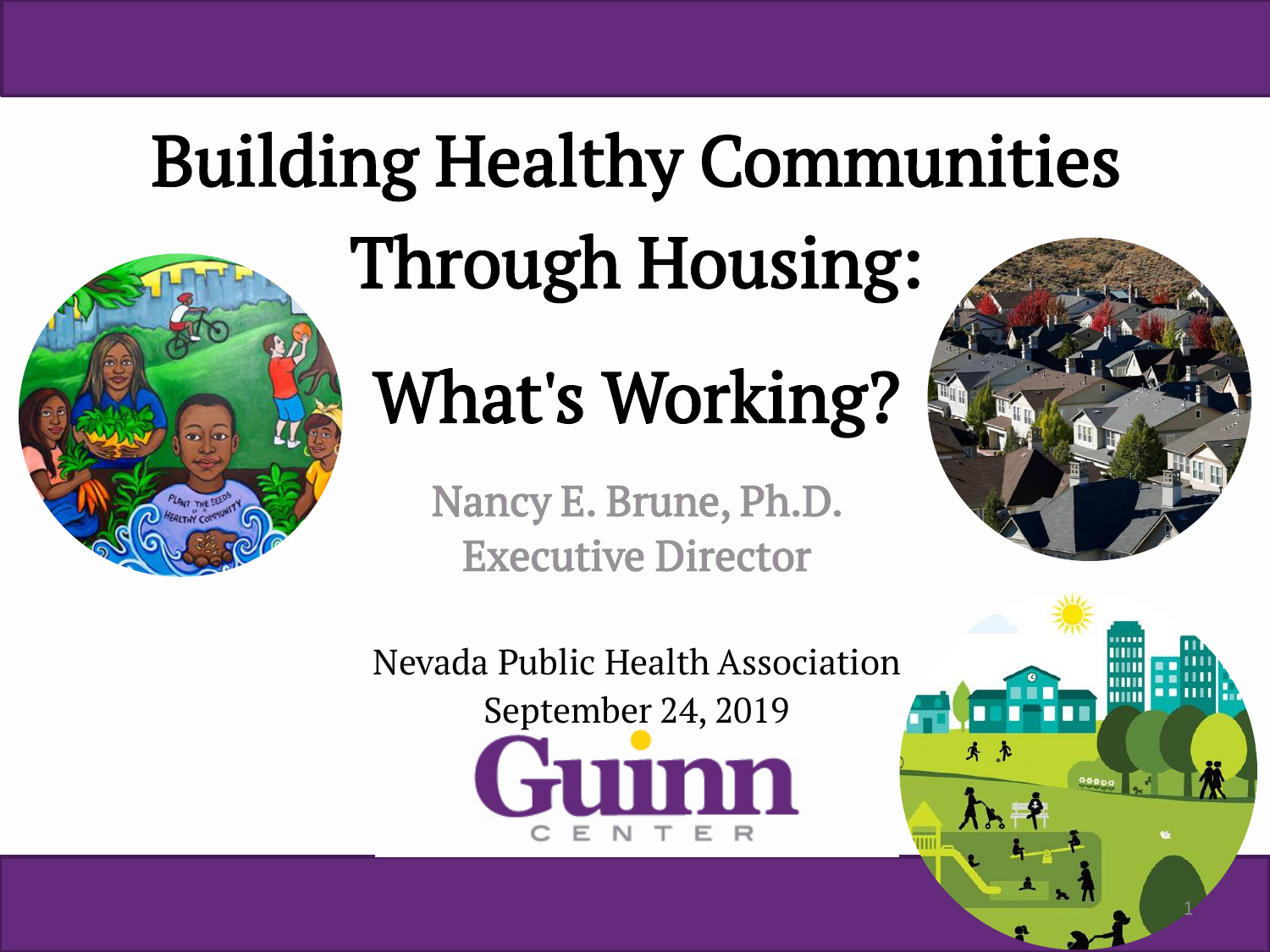#### Social Determinants of Health

- Social determinants of health are the conditions in which people are born, grow, live, work and age that shape health.
- Social determinants of health include factors like socioeconomic status, education, the built environment, employment, social support networks, and **housing**.
- Housing may be the most commonly understood and m reached determinant of health.
- The nexus between housing and health can be broken down and described as four distinct pathways in which housing affects health (see page 3)



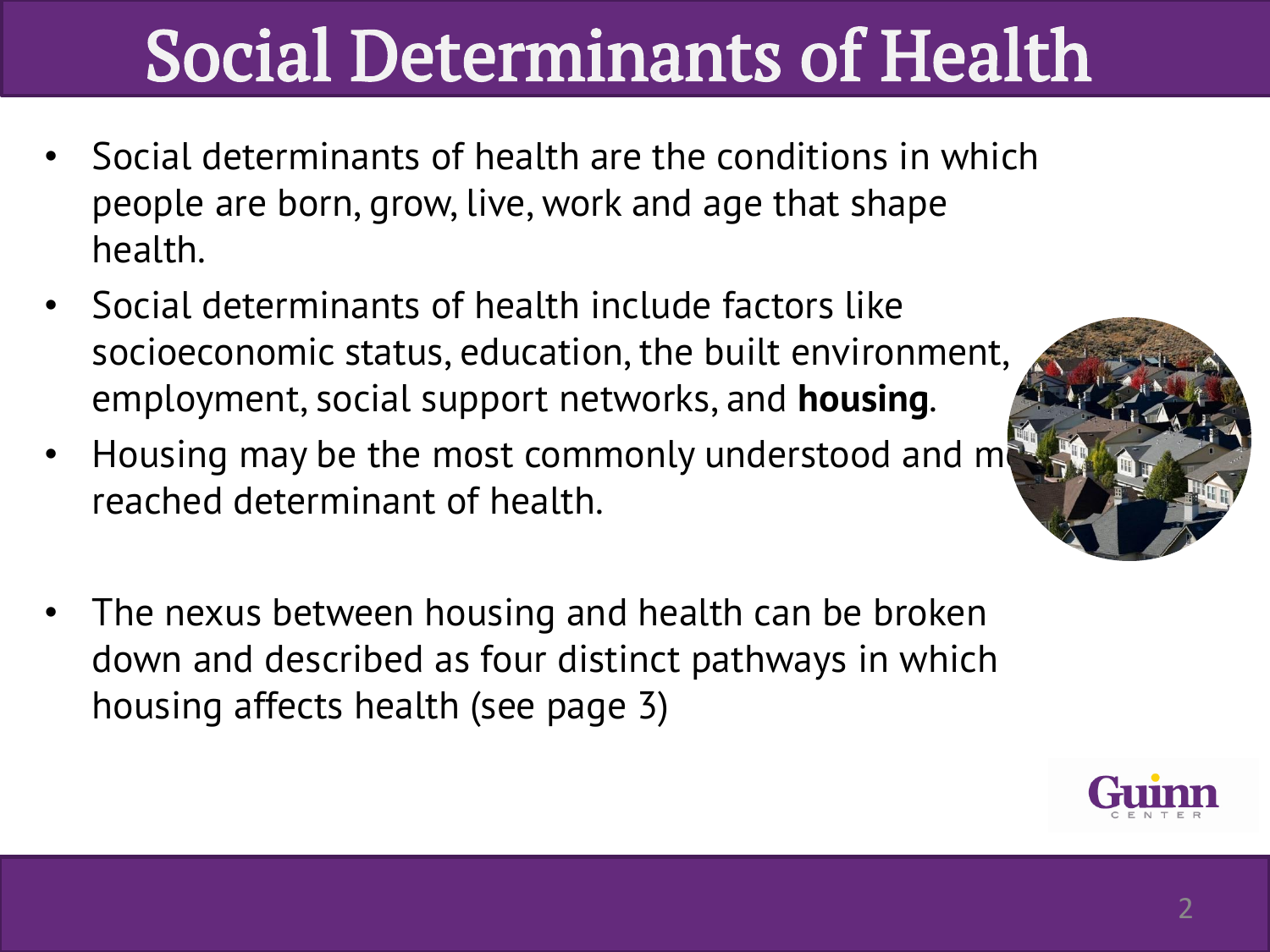## Housing & Health Nexus



Source: Adapted by Taylor (2018) from Gibson et al. 2011, Sandel et al. 2018, Maqbool et al. 2015, and Braveman et al. 2011.

## Housing **→** Health <sup>3</sup>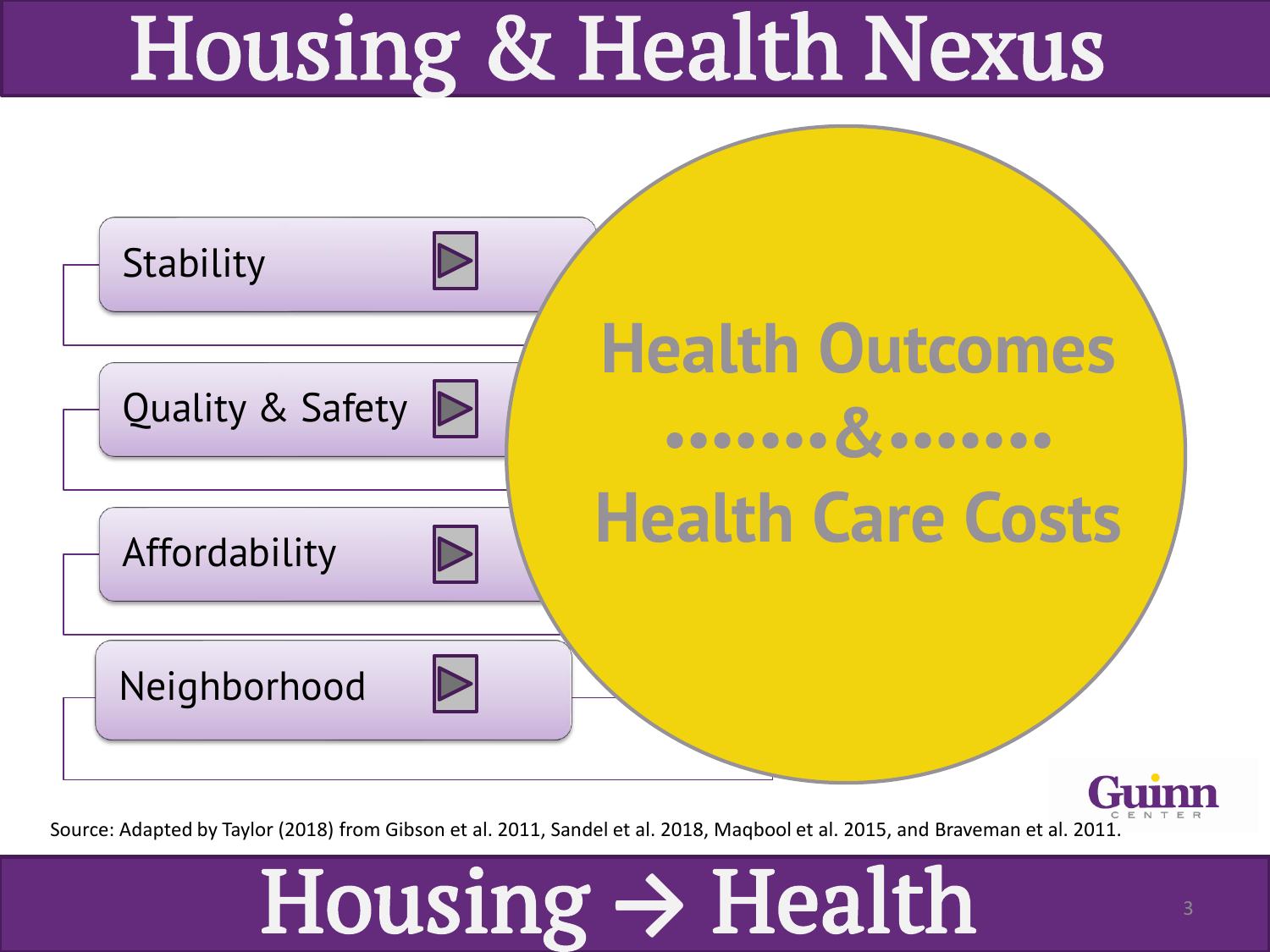# Health **→** Housing

#### But **Health** also affects Housing

- Experts have noted that "poor health is both **a cause** and a result of homelessness"
- Mental illness is a contributor to homelessness



• Early Medicaid expansion in California was associated with a reduction in the number of evictions (Allen et al, 2019)



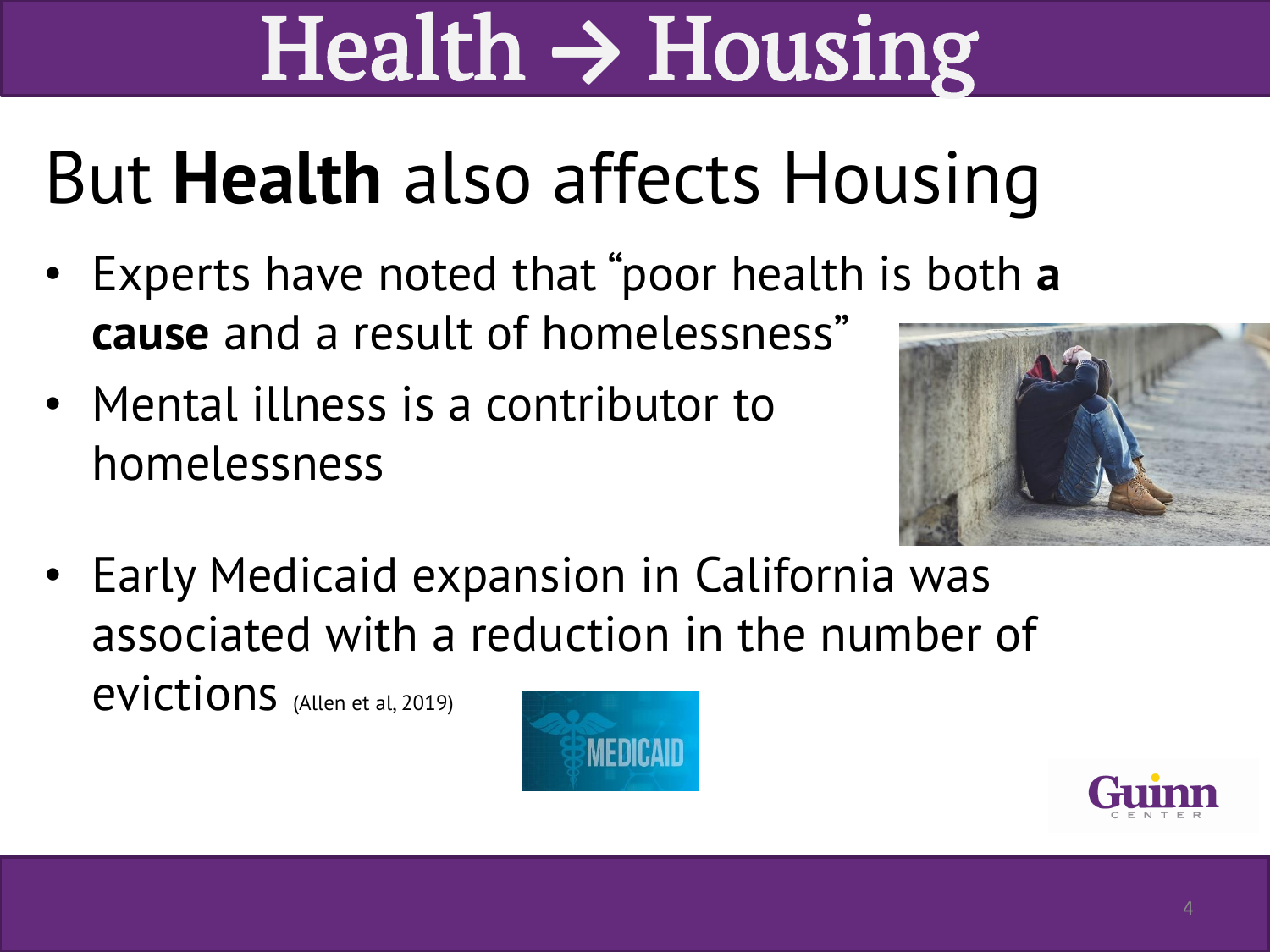#### Housing & Health in Nevada: Some Facts

- Nevada is confronting a housing crisis.
	- Lack of affordable housing units
	- Relatively high eviction rates in many communities
- This contributes to homelessness

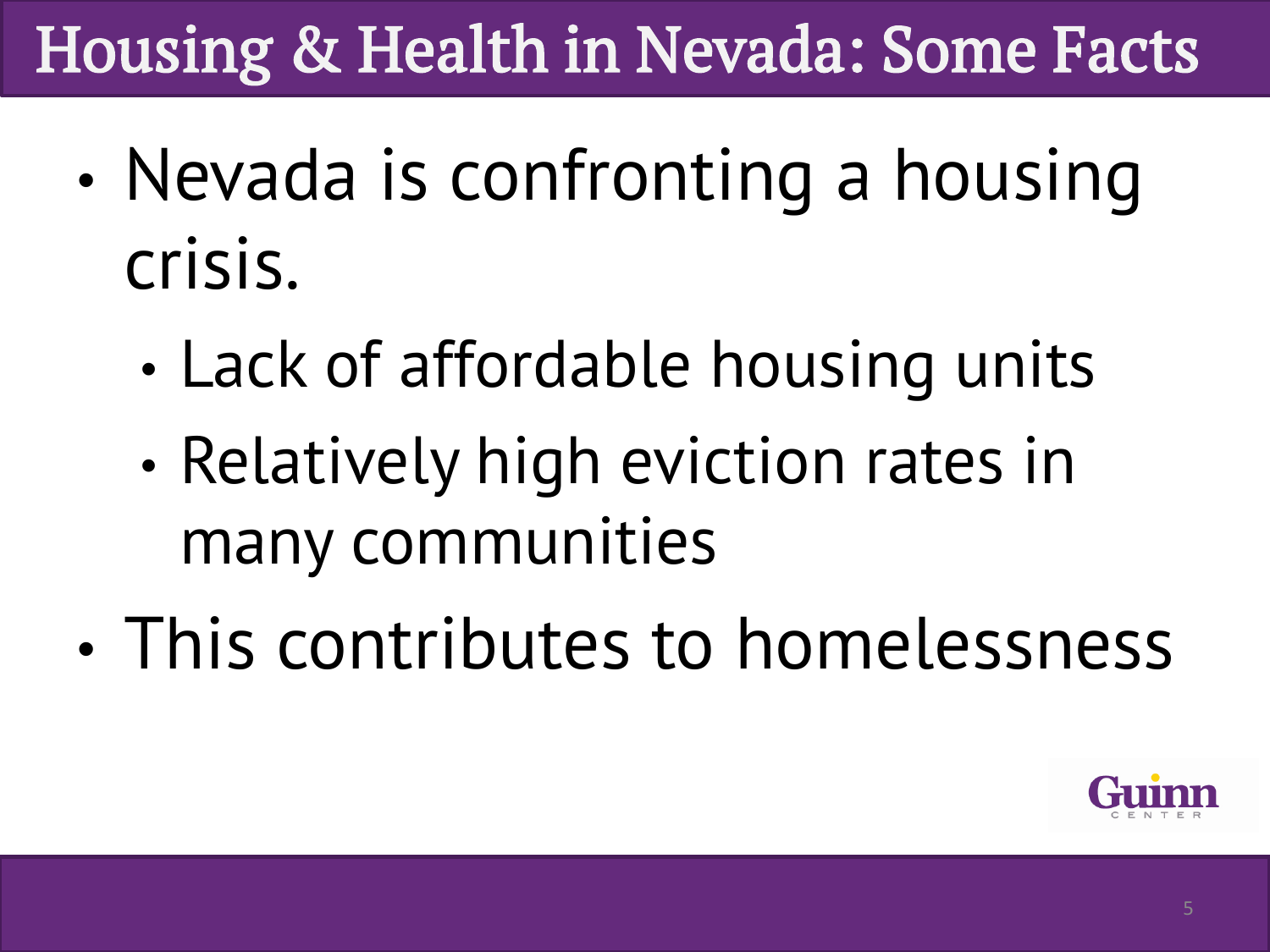# **Nevada Has a Housing Crisis**



#### $\blacksquare$  At ELI  $\blacksquare$  At 50% of AMI  $\blacksquare$  At 80% of AMI  $\blacksquare$  At 100% of AMI

- Nevada ranks **last** in the U.S. in providing affordable housing to households who earn at the "extremely low income" (ELI) level, which is at or below 30% of area median income (AMI) (National Low-Income Housing Commission, 2018)
- Roughly 45% of Nevadans are renters. And nearly half of renter households in Las Vegas and Reno are considered cost-burdened (i.e., they pay more than 30% of their annual income for housing). Some Nevadans spend more than 50% of their income on housing.

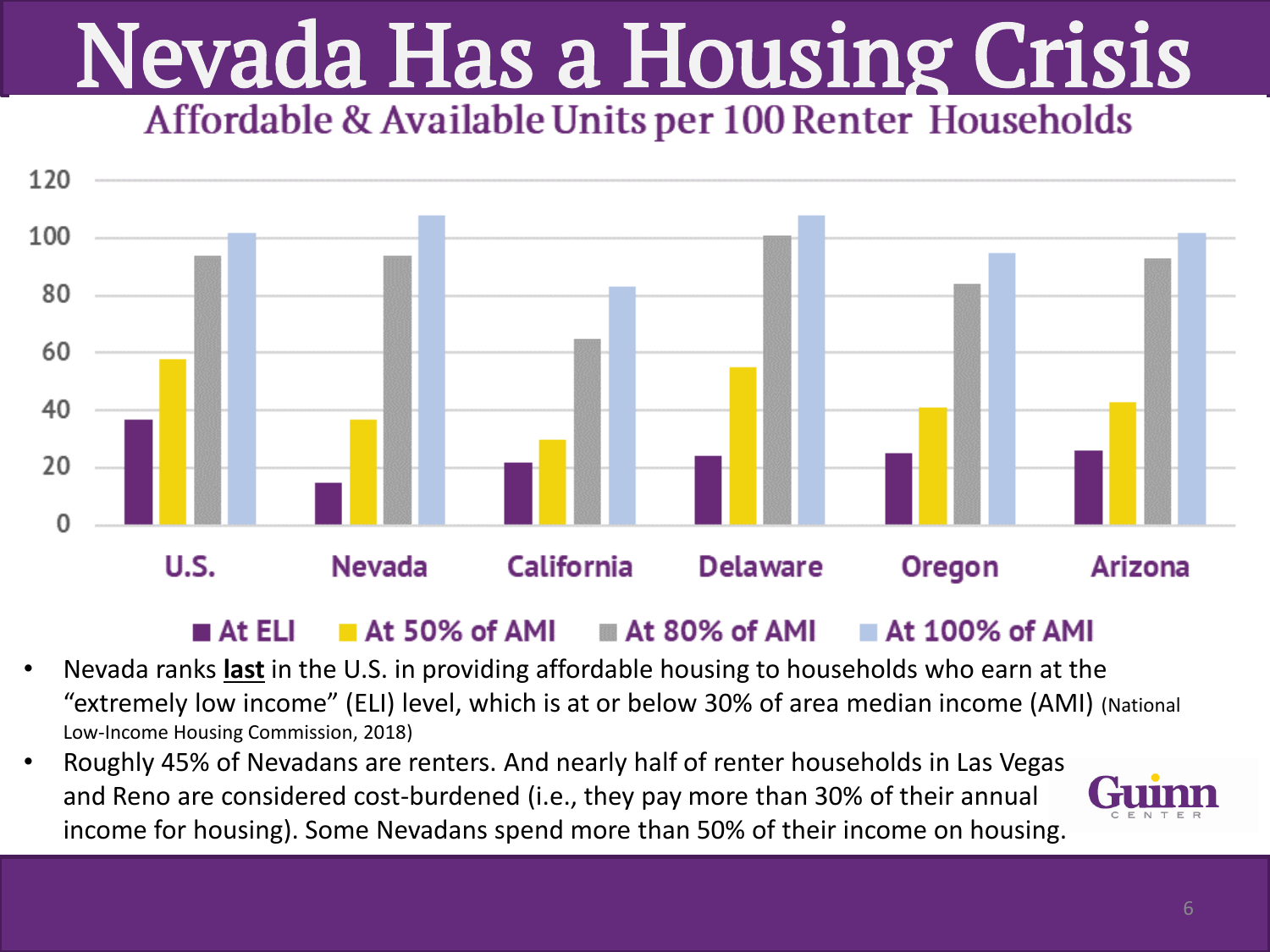## Nevada Has a Housing Crisis

Eviction Rate in Nevada & U.S.



Eviction rates in many communities and neighborhoods in Nevada are significantly higher than the national and state averages. The eviction rate for the following communities is: Whitney (6.8%), North Las Vegas (5.8%), Sunrise Manor (5.3%), Paradise (4.3%), Las Vegas (3.5%), and Henderson (3.2%).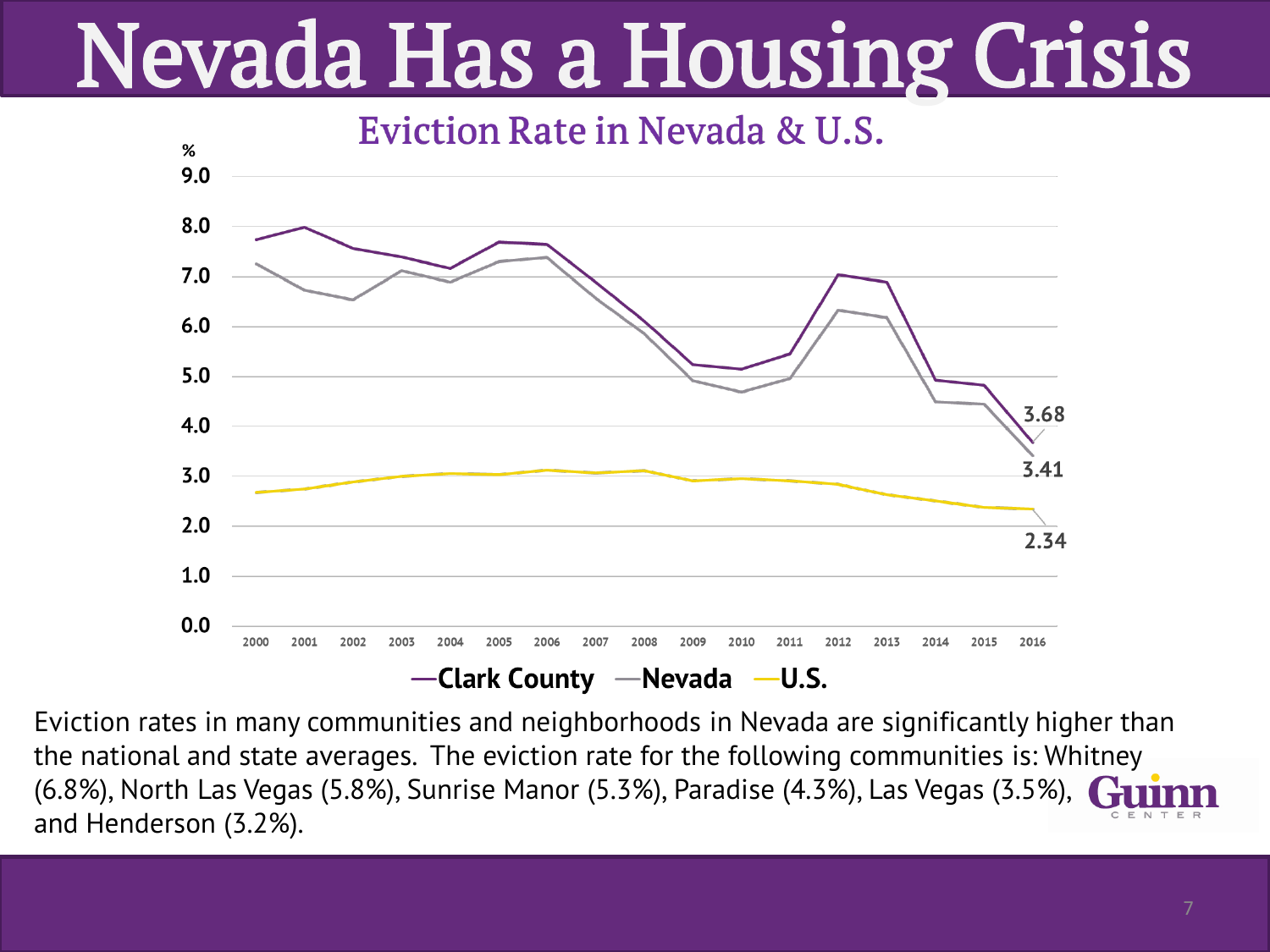## Nevada Has a Housing Crisis

|                                                                  |                      | Homeless per      |
|------------------------------------------------------------------|----------------------|-------------------|
| $\cdot$ 8 <sup>th</sup> highest per-capita rates of homelessness |                      | 100,000 Residents |
|                                                                  | New York             | 47                |
| • 1 <sup>st</sup> for unsheltered unaccompanied homeless youth   | Hawaii               | 46                |
| Southern Nevada Point-in-Time Homelessness Counts                | Oregon               | 35                |
| 16,000                                                           | California           | 33                |
|                                                                  | Washington           | 30                |
| 14,000                                                           | <b>Massachusetts</b> | 29                |
| 13,338                                                           | Alaska               | 27                |
|                                                                  | <b>Nevada</b>        | 25                |
| 12,000                                                           | Vermont              | 21                |
|                                                                  | Colorado             | 19                |



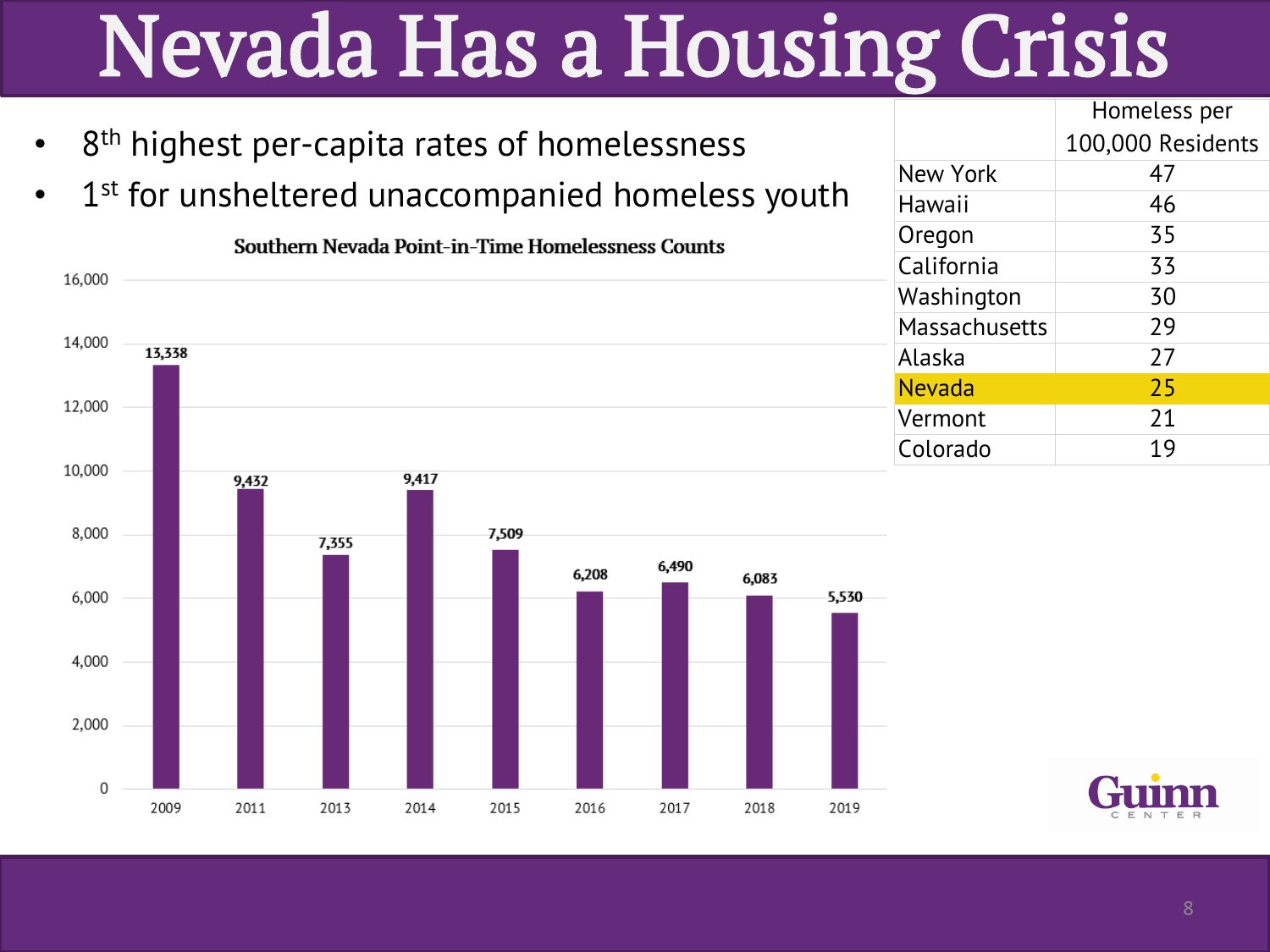## Limited Health Care Infrastructure

- Nevada received D in "heath care" access
- 400,000 people (14% of population) are uninsured;  $6<sup>th</sup>$  highest in U.S.
- 56% of uninsured are eligible for Medicaid/CHIP/Marketplace tax credits; 44% are ineligible for insurance coverage

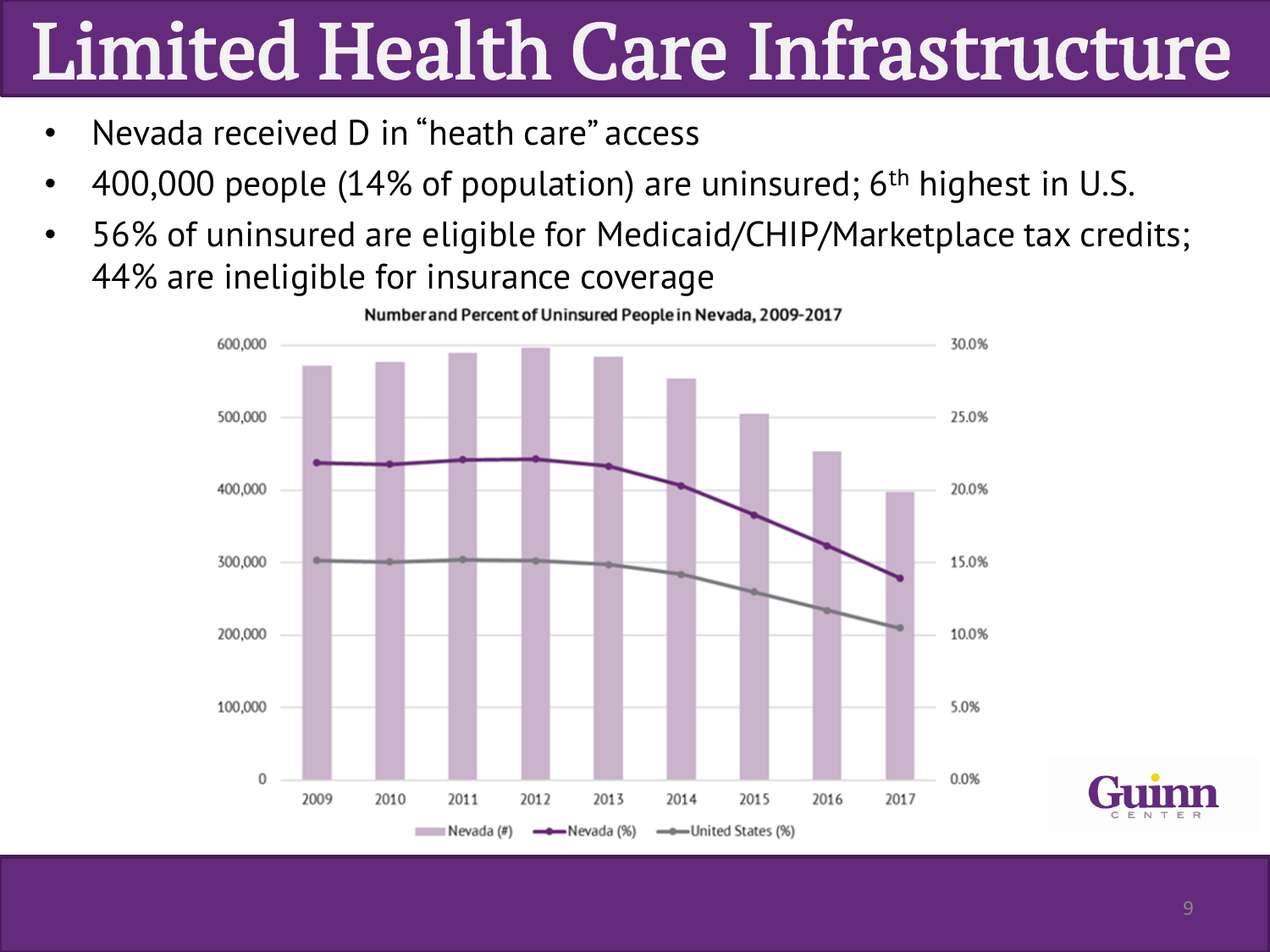#### Positive Outcomes

**Efforts to integrate housing and health care have had positive outcomes, as evidenced by**:

- Decreases in
	- Health care costs
	- Emergency room visits
	- General inpatient hospitalizations
	- Incarceration stays





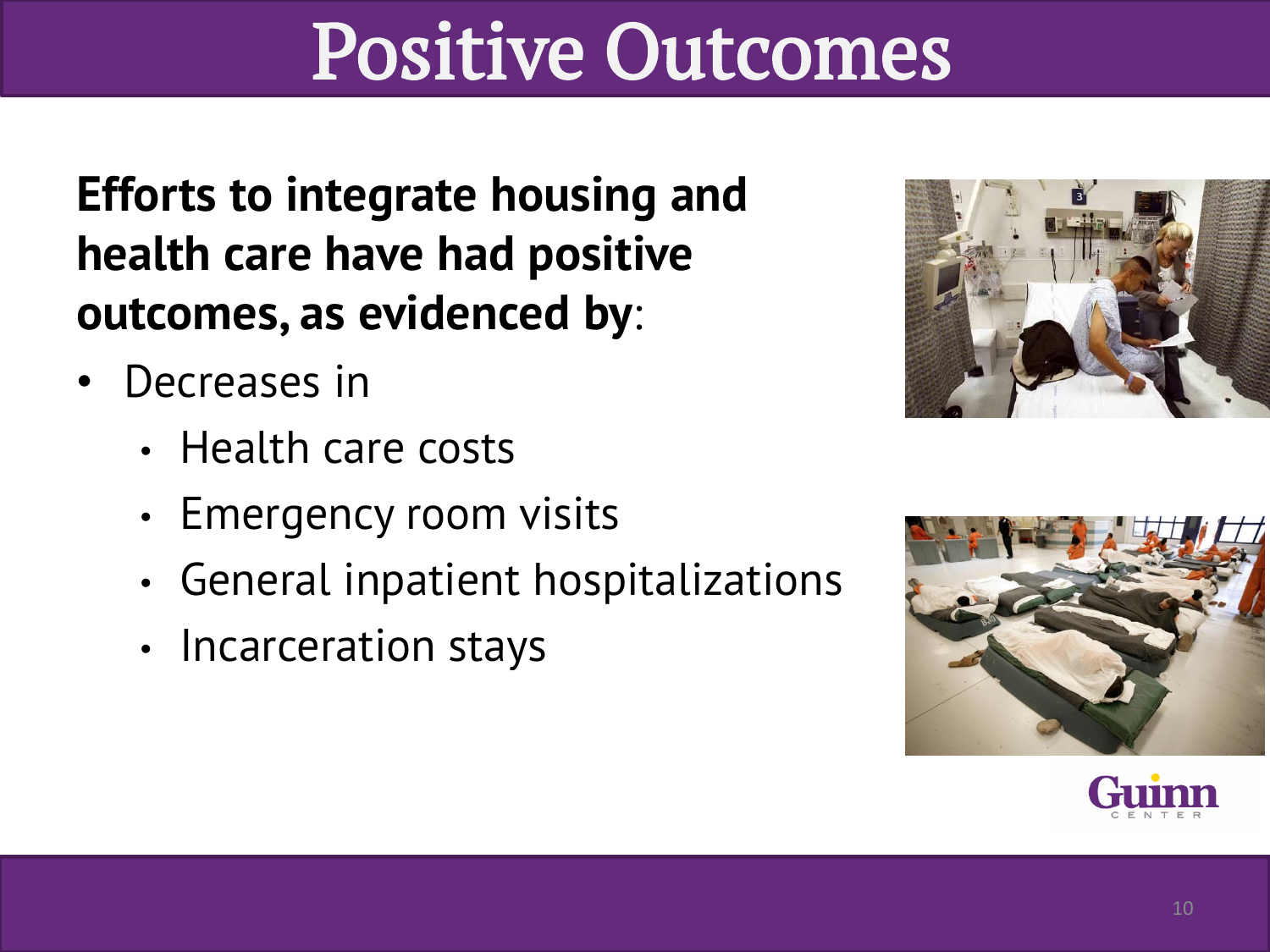## What Does it Mean

#### **There are opportunities to build healthier communities through housing:**

- Housing now viewed as "community benefit"
- ACA requires hospitals to conduct and publish Community Health Need Assessments every 3 years
- Health in All Policy Planning
- Cross sector collaboration
- Stronger partnerships to leverage limited resources and meet **Triple Aim** goals of
	- Improving patients' experience, improving population health, and reducing costs of care

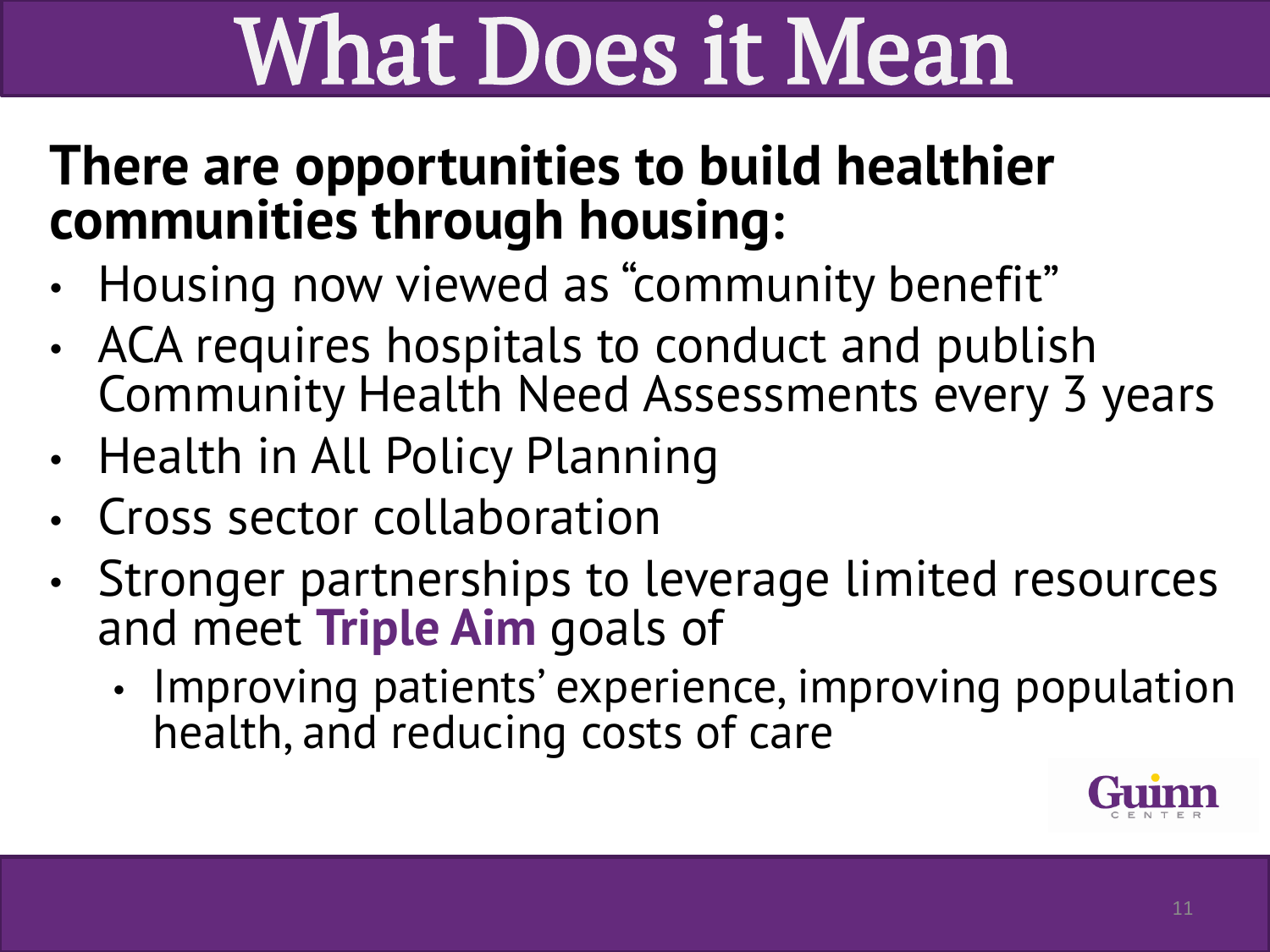## What is Working

| <b>LOCATION</b>         | <b>STAKEHOLDER</b>                                                                               | <b>DESIGN</b>                                                                                 | <b>OUTCOME</b>                                                                                                                                                                         |
|-------------------------|--------------------------------------------------------------------------------------------------|-----------------------------------------------------------------------------------------------|----------------------------------------------------------------------------------------------------------------------------------------------------------------------------------------|
| Baltimore,<br><b>MD</b> | <b>Bon Secours</b><br><b>Health System</b>                                                       | Founded a<br>nonprofit                                                                        | 800 units of housing<br>640 green spaces (formerly vacant lots)                                                                                                                        |
| San<br>Francisco,<br>CA | Dignity Health                                                                                   | Grants,<br>loans,<br>equity<br>investments                                                    | Donated unused buildings, vacant land,<br>offered low-/no-interest loans to nonprofits<br>developing housing; Supportive housing<br>that couples housing w/ medical/social<br>services |
| <b>Massachusetts</b>    | Massachusetts<br>Housing<br>Investment<br>Corporation &<br>Conservation<br><b>Law Foundation</b> | <b>Healthy</b><br>Neighborhoods<br><b>Equity Fund</b><br>(HNEF) (\$22M,<br>private<br>equity) | Transit-oriented development projects in<br>areas that have high health risk factors<br>(obesity, poverty)                                                                             |
| Portland,<br><b>OR</b>  | 6 health care<br>orgs, 5 hospitals,<br>w/ Central City<br>Concern (CCC)                          | $$22$ M for<br>housing                                                                        | Invested in CCC, the largest provider of<br>supportive housing, as well as a primary<br>provider of physical & behavioral<br>health services targeting homeless adults                 |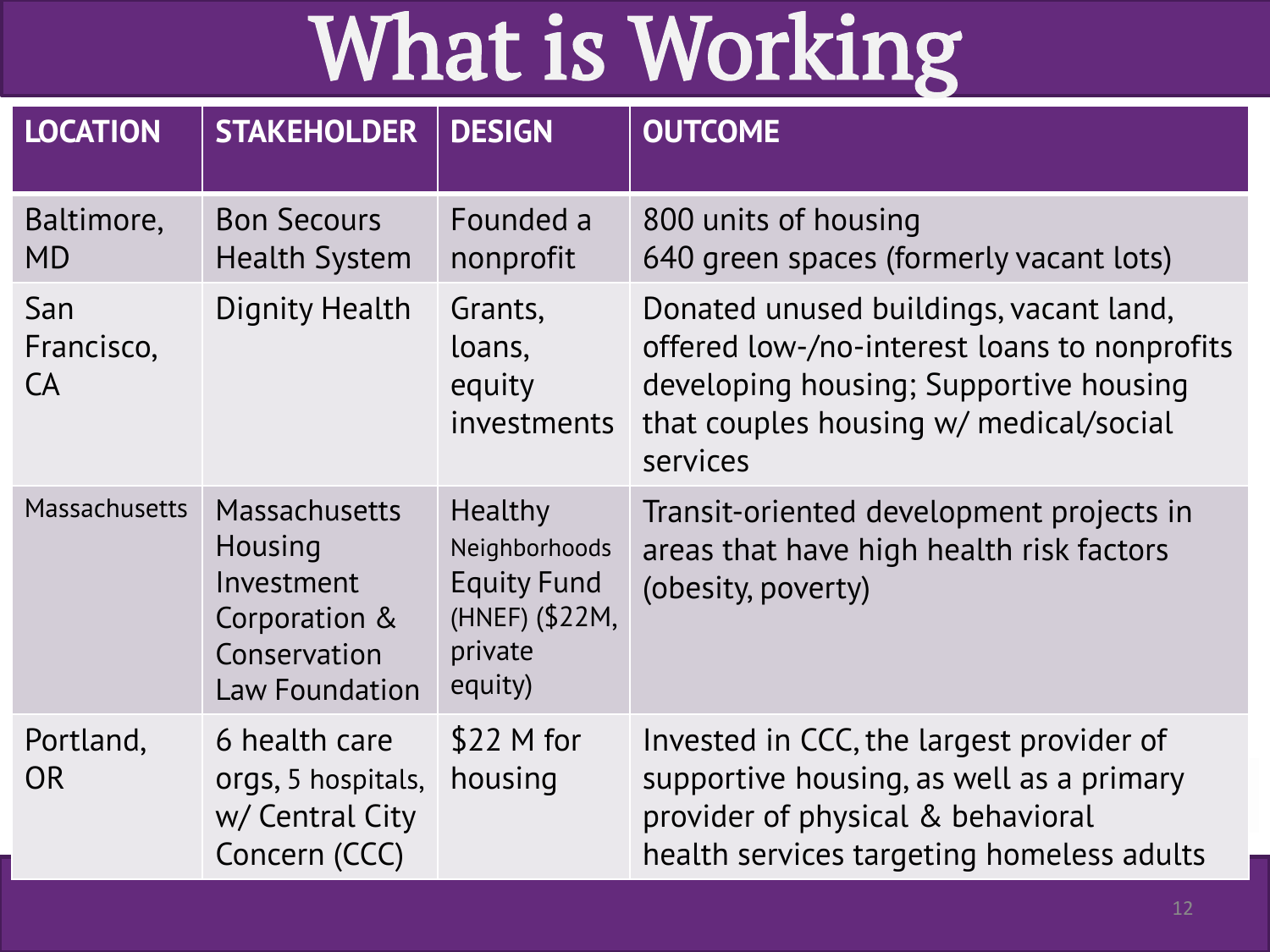## What is Working

| <b>LOCATION</b>               | <b>STAKEHOLDER</b>                                                              | <b>DESIGN</b>                                                                                                                           | <b>OUTCOME</b>                                                                                                                           |
|-------------------------------|---------------------------------------------------------------------------------|-----------------------------------------------------------------------------------------------------------------------------------------|------------------------------------------------------------------------------------------------------------------------------------------|
| Colorado                      | Colorado<br>Access &<br><b>Mercy Housing</b>                                    | Colorado Access provides site<br>care coordinator to help<br>residents access health care<br>services                                   |                                                                                                                                          |
| <b>Northern</b><br>California | MCO &<br>affordable<br>housing<br>developer                                     | MCO provided \$2.5M up-front<br>capital grant from capital<br>investment fund                                                           | 90-unit mixed-use<br>development, w/ 20 units<br>set aside for homeless<br>high-users of healthcare                                      |
| Phoenix, AZ                   | MCO & CDC                                                                       | MCO (United Health) provided<br>\$22M low-interest loan to<br>Chicanos por la Causa                                                     | 500 supportive housing<br>units w/o use of LIHTC;<br>Up to 20% of units targeted<br>to housing insecure w/<br>supportive health services |
| San Mateo,<br>CA              | MCO, county,<br>housing<br>authority,<br>nonprofit housing<br>services provider | MCO provides funding for<br>housing program, supporting<br>transition of individuals<br>from LT care to independent<br>supported living | 124 individuals, Medicaid/<br>Medicare Dual Eligible,<br>transitioned from nursing<br>facilities to IL; 50% cost<br>reduction<br>13      |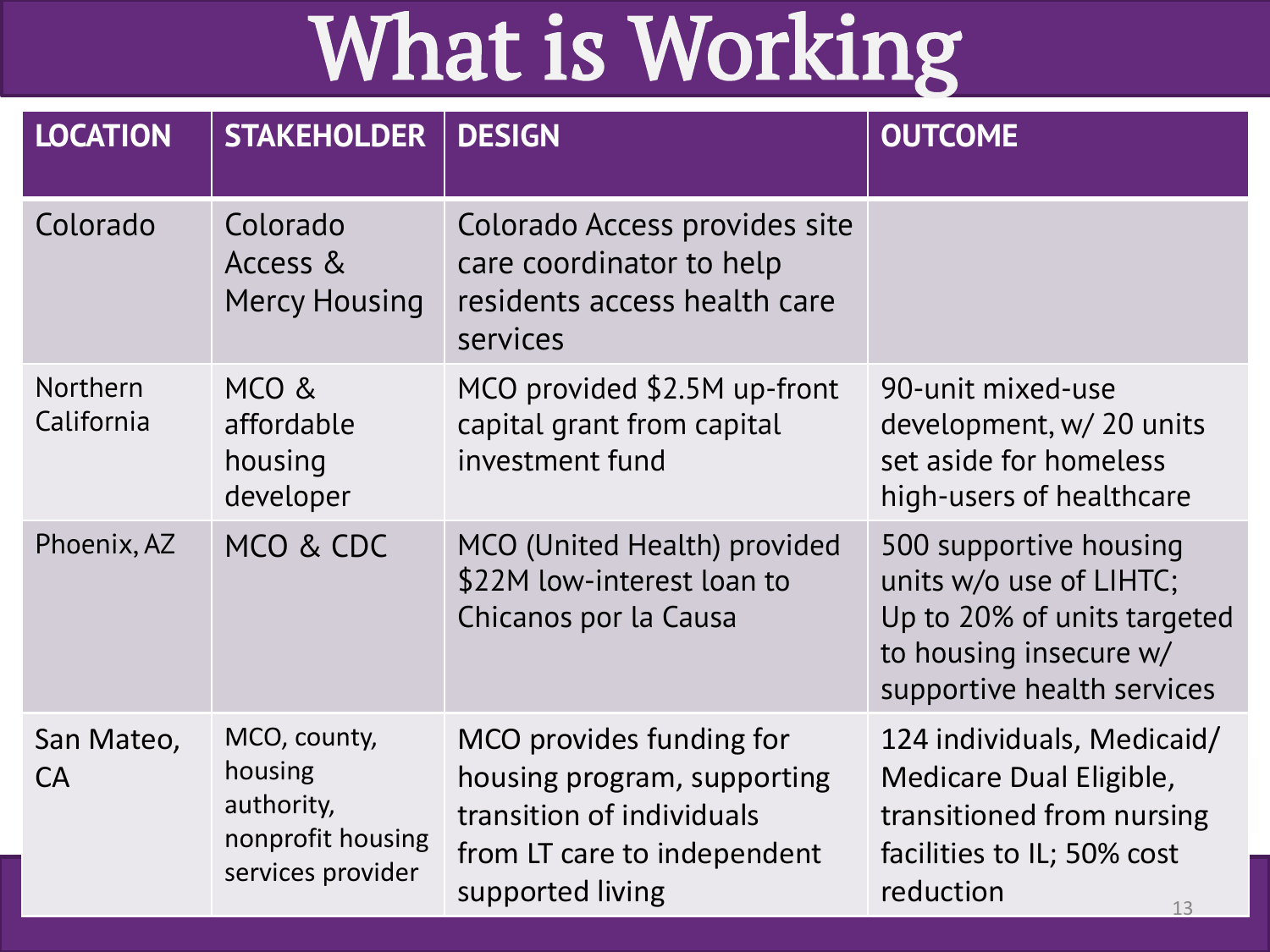## What is Working

| <b>LOCATION</b>                | <b>STAKEHOLDER</b>                                                                             | <b>DESIGN</b>                                                                                                                                                                                                                                            | <b>OUTCOME</b>                                                                                  |
|--------------------------------|------------------------------------------------------------------------------------------------|----------------------------------------------------------------------------------------------------------------------------------------------------------------------------------------------------------------------------------------------------------|-------------------------------------------------------------------------------------------------|
| Minnesota                      | County<br>accountable care<br>organization, state<br>government                                | State gives income<br>supplement to homeless<br>for housing/personal needs,<br>supplemented w/ Medicaid & grants<br>for services                                                                                                                         | 1,000 people served;<br>Accountable care<br>agency spends<br>savings for housing<br>specialists |
| San<br>Francisco,<br><b>CA</b> | City public health<br>dept., Mayor's<br>Office of Housing,<br>affordable housing<br>Developers | City contributes to up-front capital<br>costs of housing<br>development; city created<br>interagency loan committee<br>comprised of housing, health &<br>human services agencies that<br>provides 1-stop shop for capital,<br>services & operating funds | Created 1800 new<br>units of supportive<br>housing.                                             |
| LA, CA                         | County health<br>dept., affordable<br>housing developers                                       | \$14M yearly for housing dylpt., plus<br>\$4M in foundation funding for<br>vouchers for supportive services                                                                                                                                              | 1200 units of new<br>housing                                                                    |
| CA                             | Dept. of<br>Developmental<br>Services, affordable<br>housing developers                        | State contributed 20% of cost<br>for acquisition/rehab of housing,<br>nonprofit developers financed 80%<br>w/ conventional debt                                                                                                                          | Cost savings &<br>better outcomes<br>14                                                         |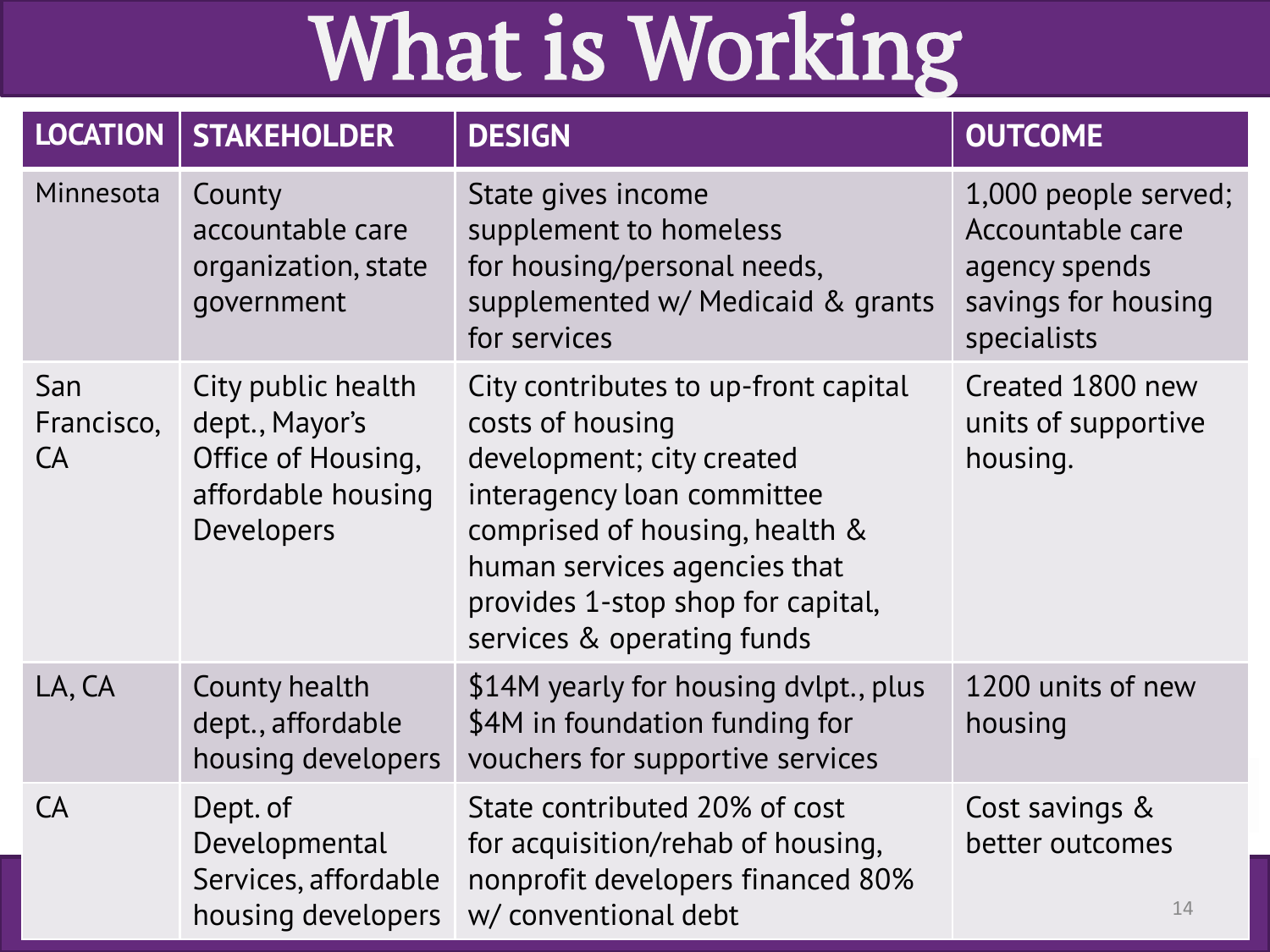## Common Elements

- Hospital systems are key partners
- Community development corporations are present
	- Affordable Housing Developers
- Social service agency/department
- Strong leadership
- Trusted relationships

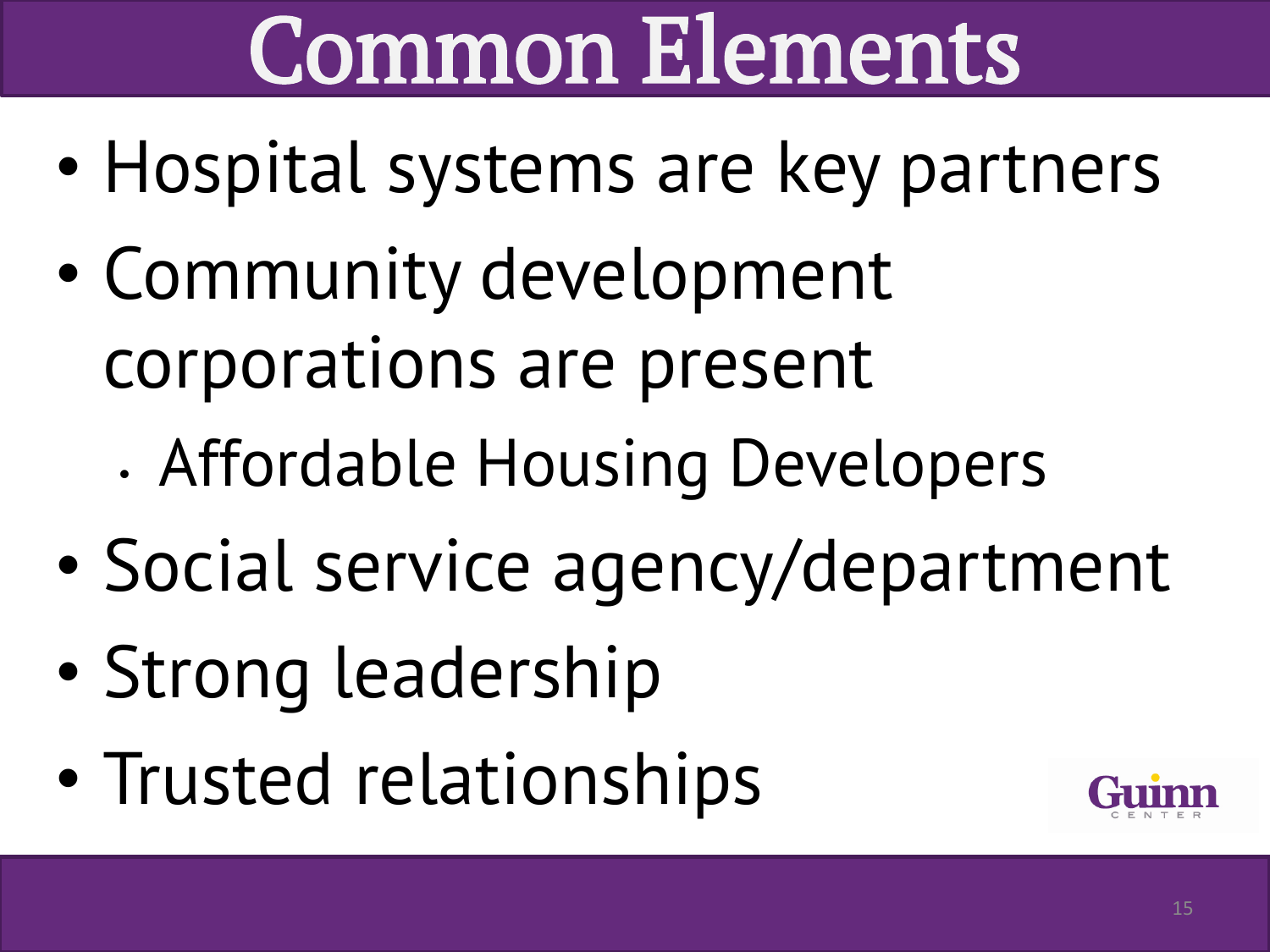# What is Missing in Nevada?

- Hospital system/MCO participation
- Community development corporation
- Alignment and more robust connectively across sectors
- Data sharing
- Leadership



- Understanding of finances, incentives
- Distribution of cost savings

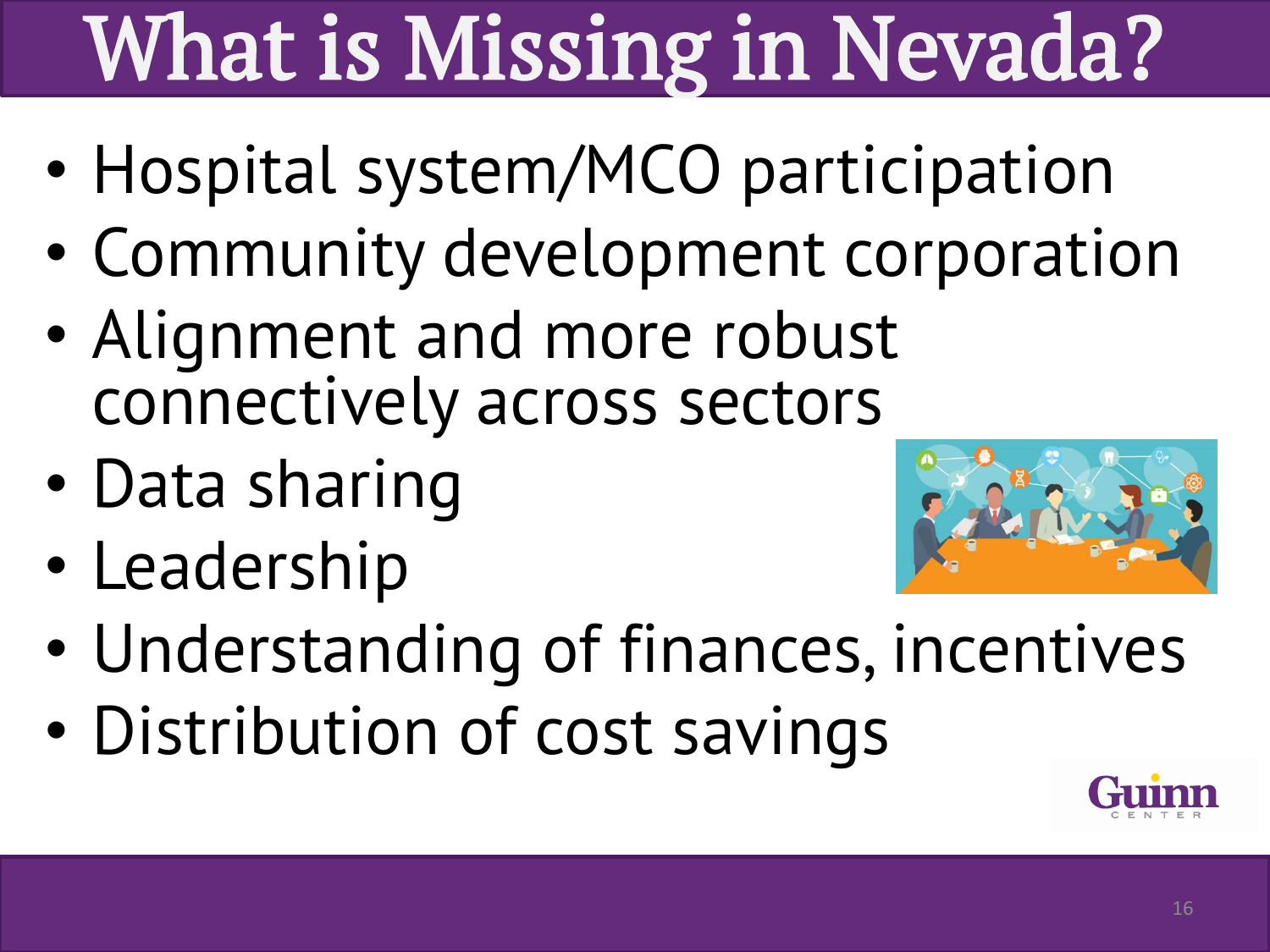## What Can We Do?

- (Re) Incorporate health into urban planning
- Launch CDC or support affordable housing developer that is focused on health-related housing
- Invest in IT systems & data-sharing agreements
- Identify leader, implementer
- Support meaningful Community Health Needs Assessments & better understand financial incentives, timelines
- Invest in relationships
- Support inclusionary zoning policies